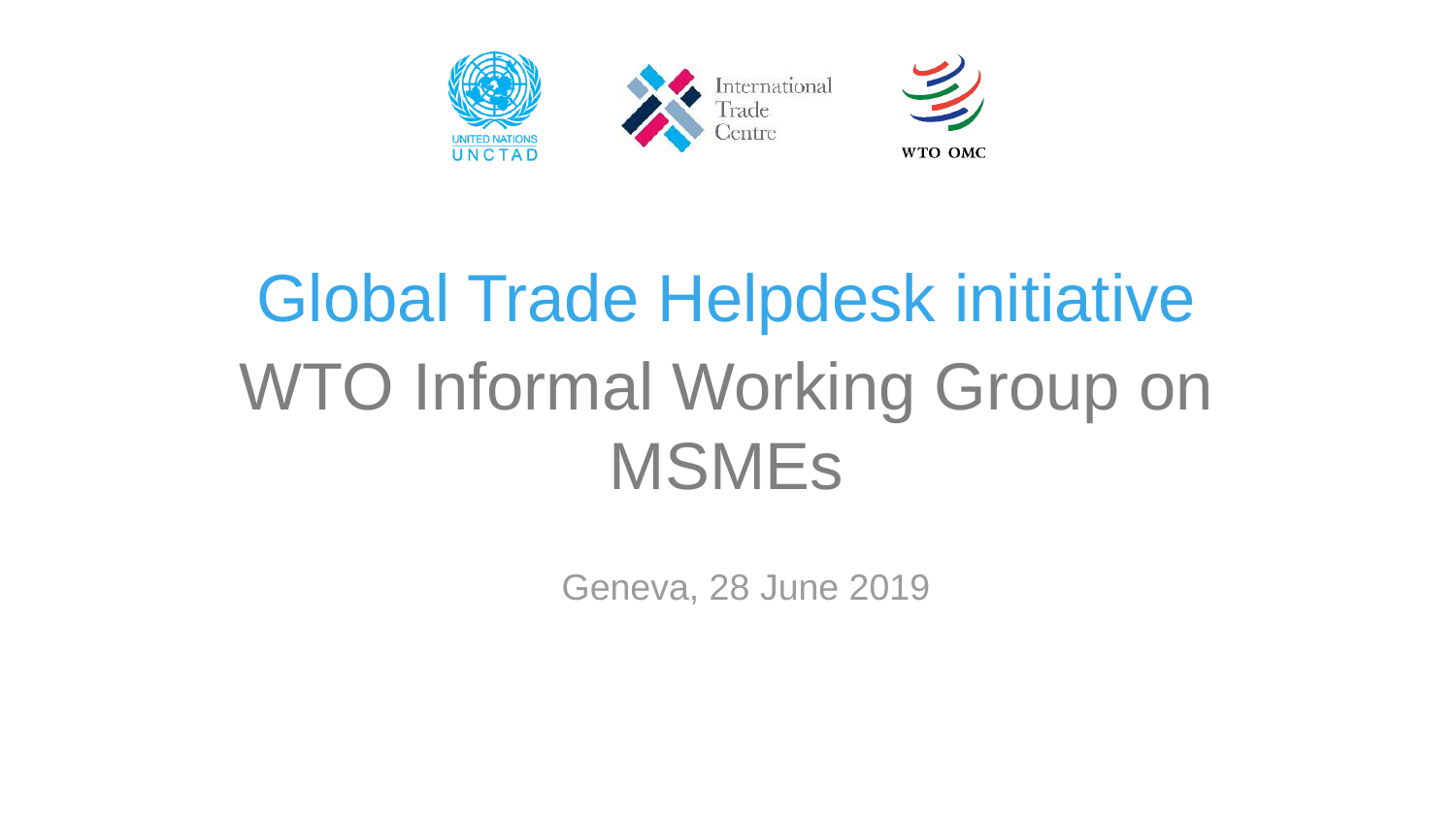#### Survey results: 16 respondents + EU (partial)

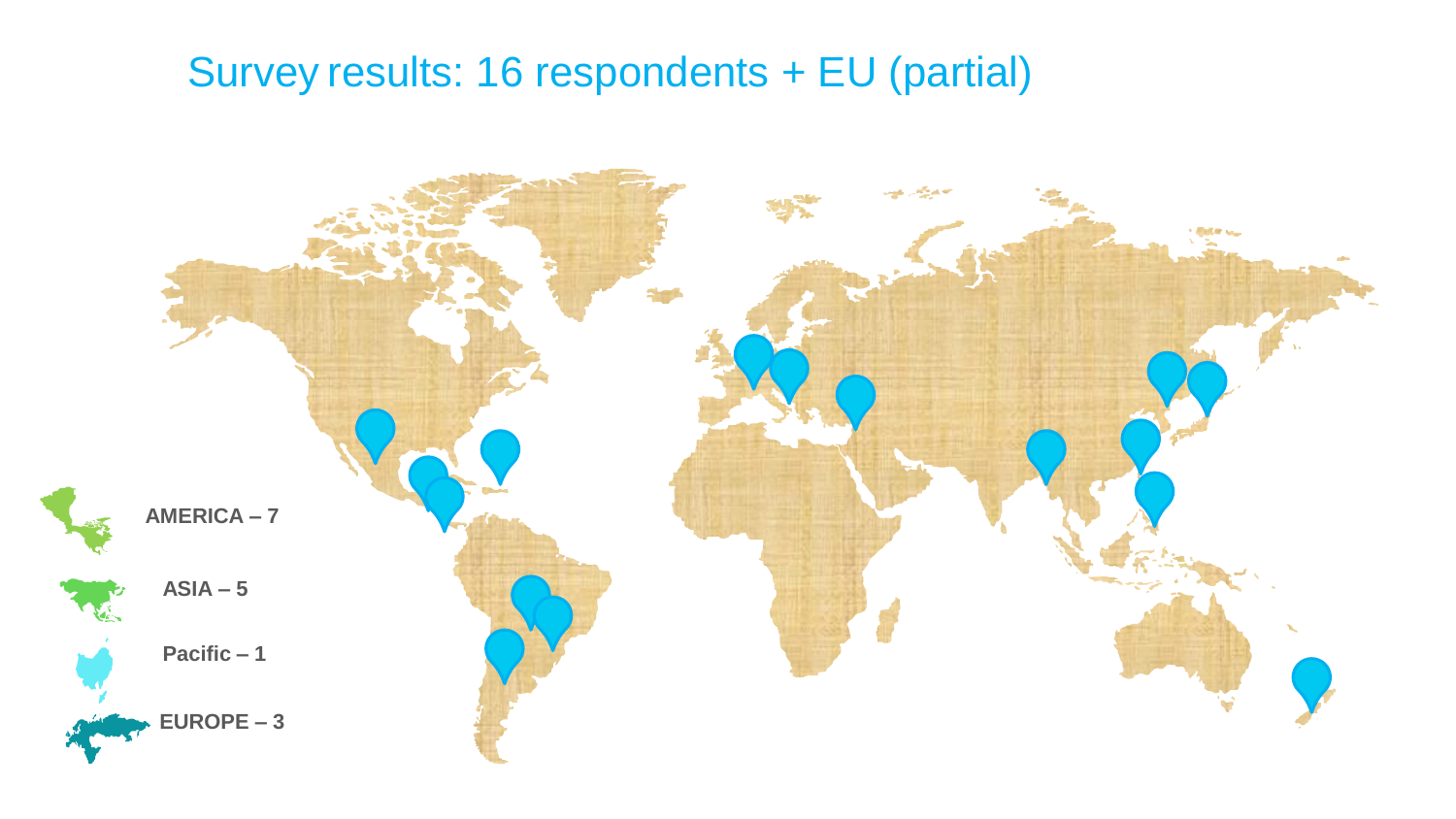Aggregate data coverage for included respondent countries could improve by over 40% thanks national sources identified

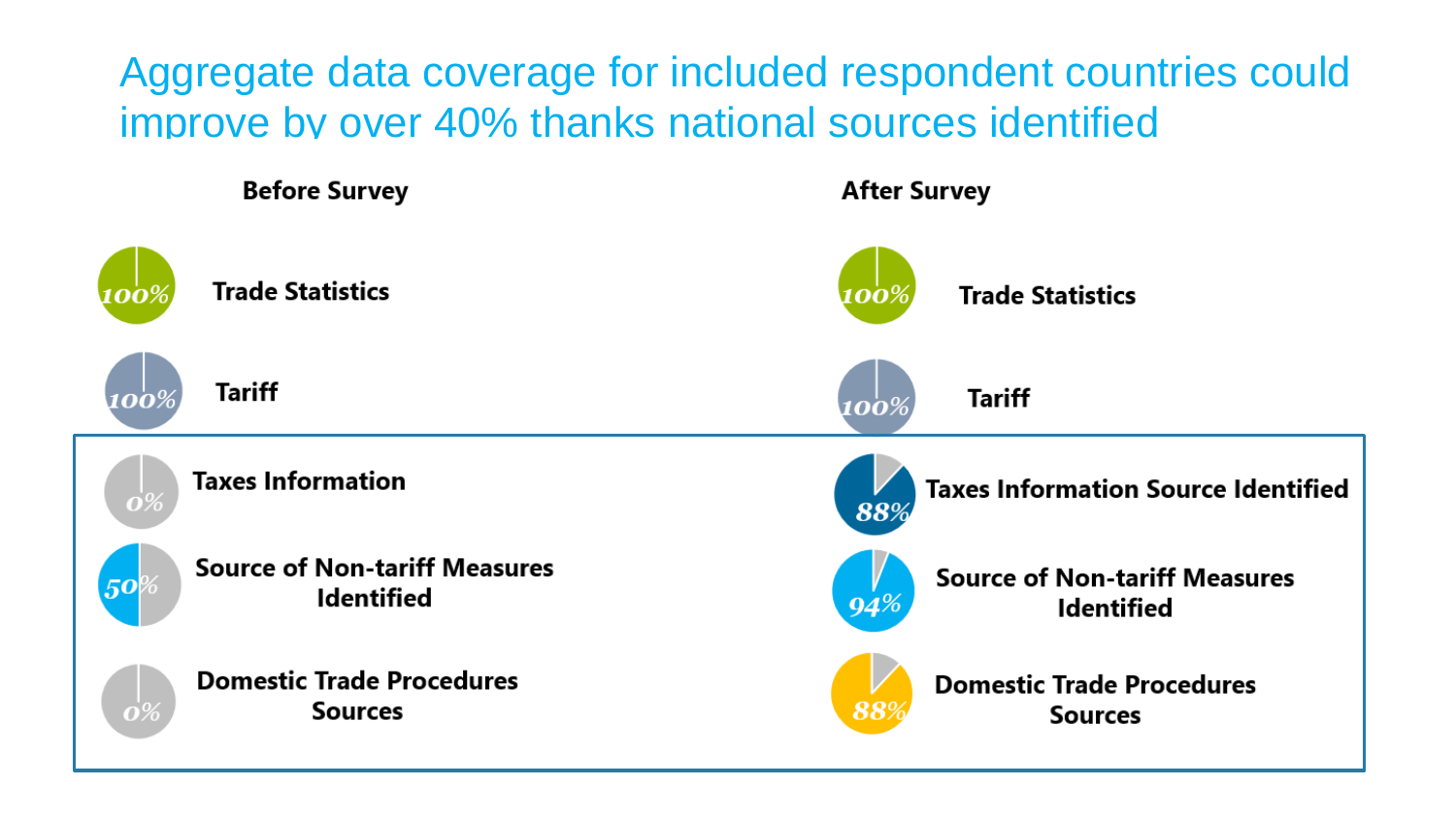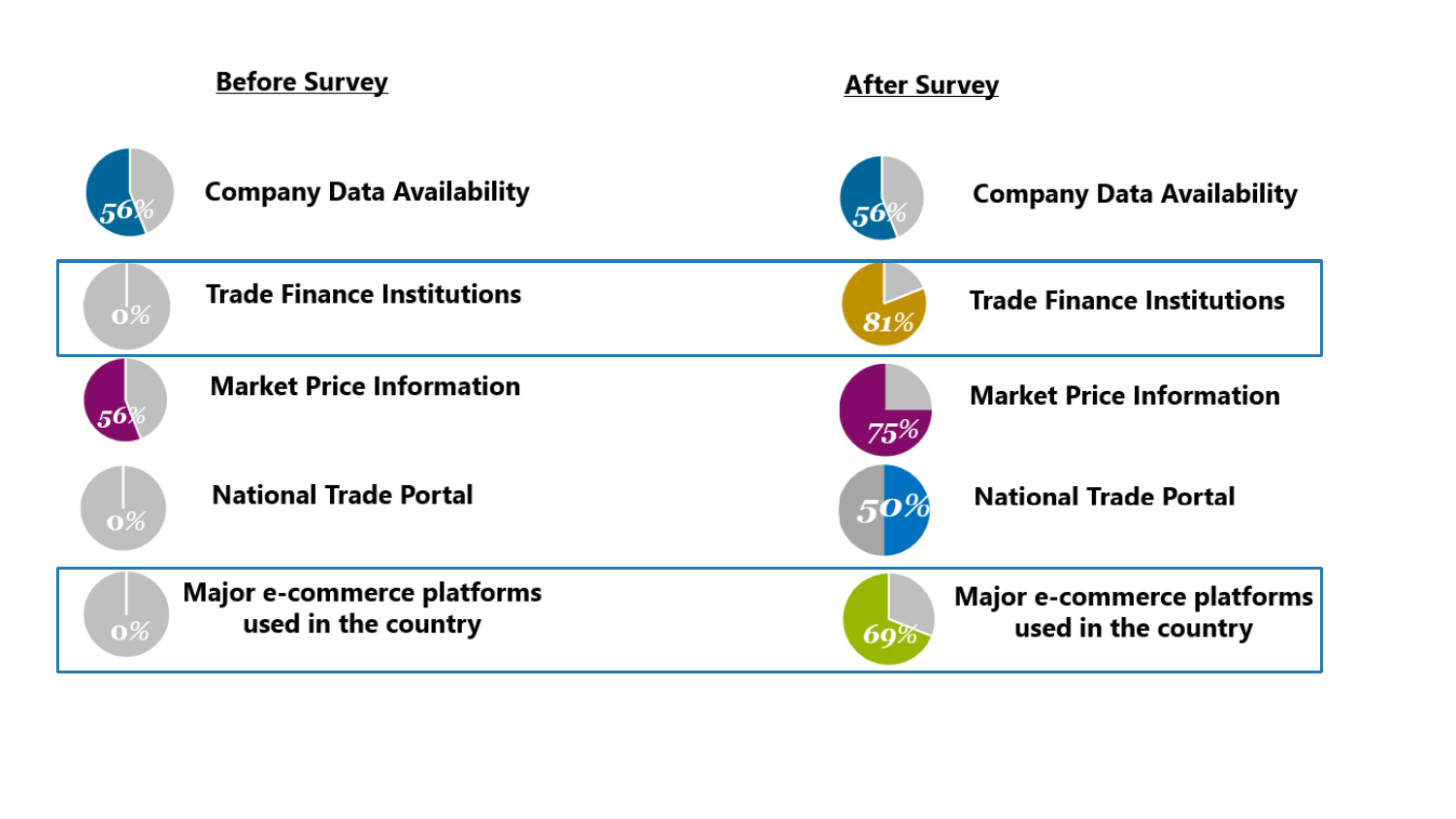#### Beta version is now live



- ➢ Functional beta version in English and Arabic with updated design
- ➢ Explore Markets and Assess Requirements modules developed
- ➢ Navigate Procedures and Identify Partners under development
- ➢ Glossary, data availability, user materials uploaded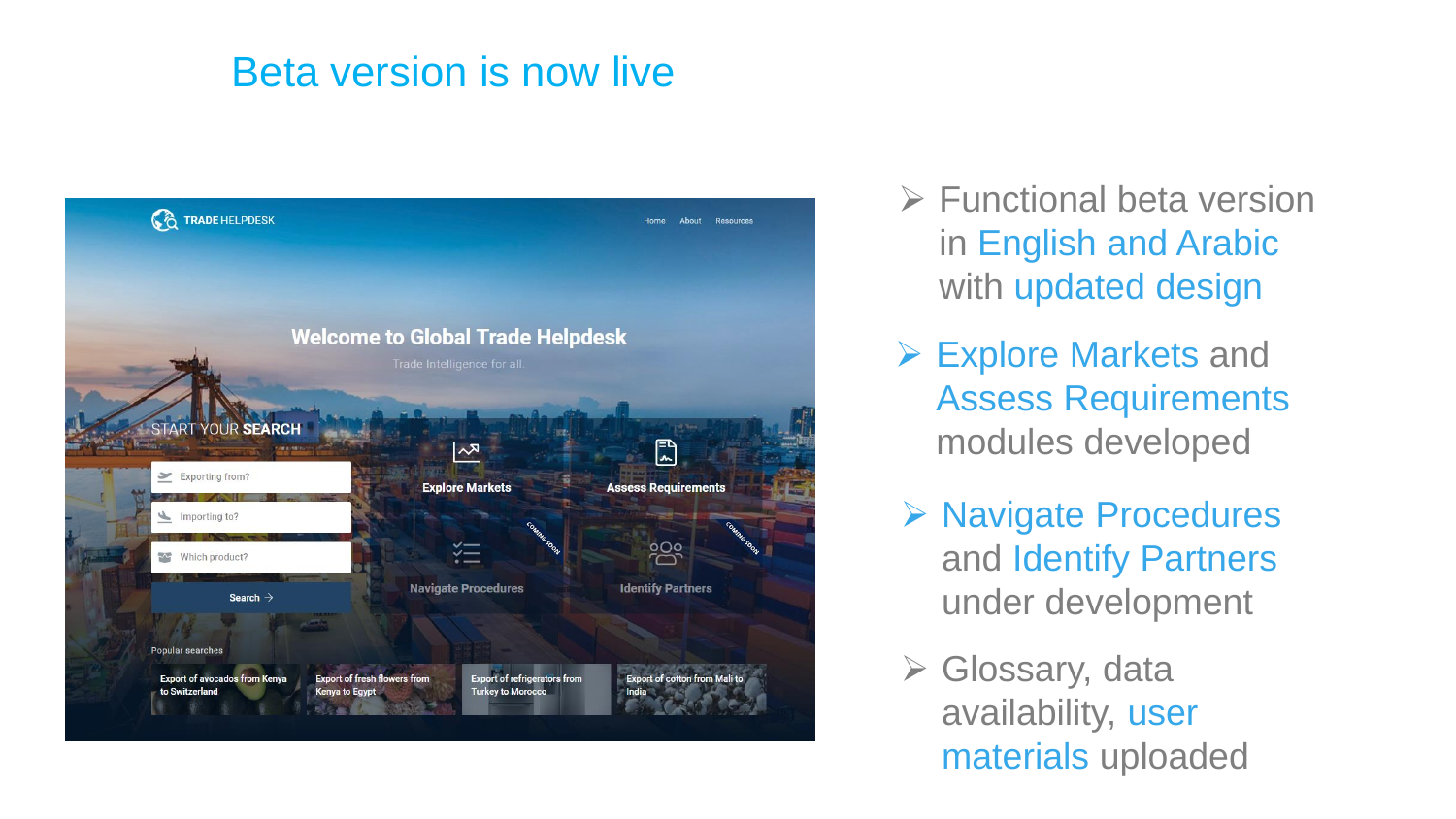### Beta version presentation at ICC World Chambers Congress



- $\checkmark$  GTH well received at the presentation during the SMEs to the World session to 120 Chambers representatives from around the world
- ✓ ICC national chambers expressed strong interest in contributing to the testing and dissemination of the tool with their members.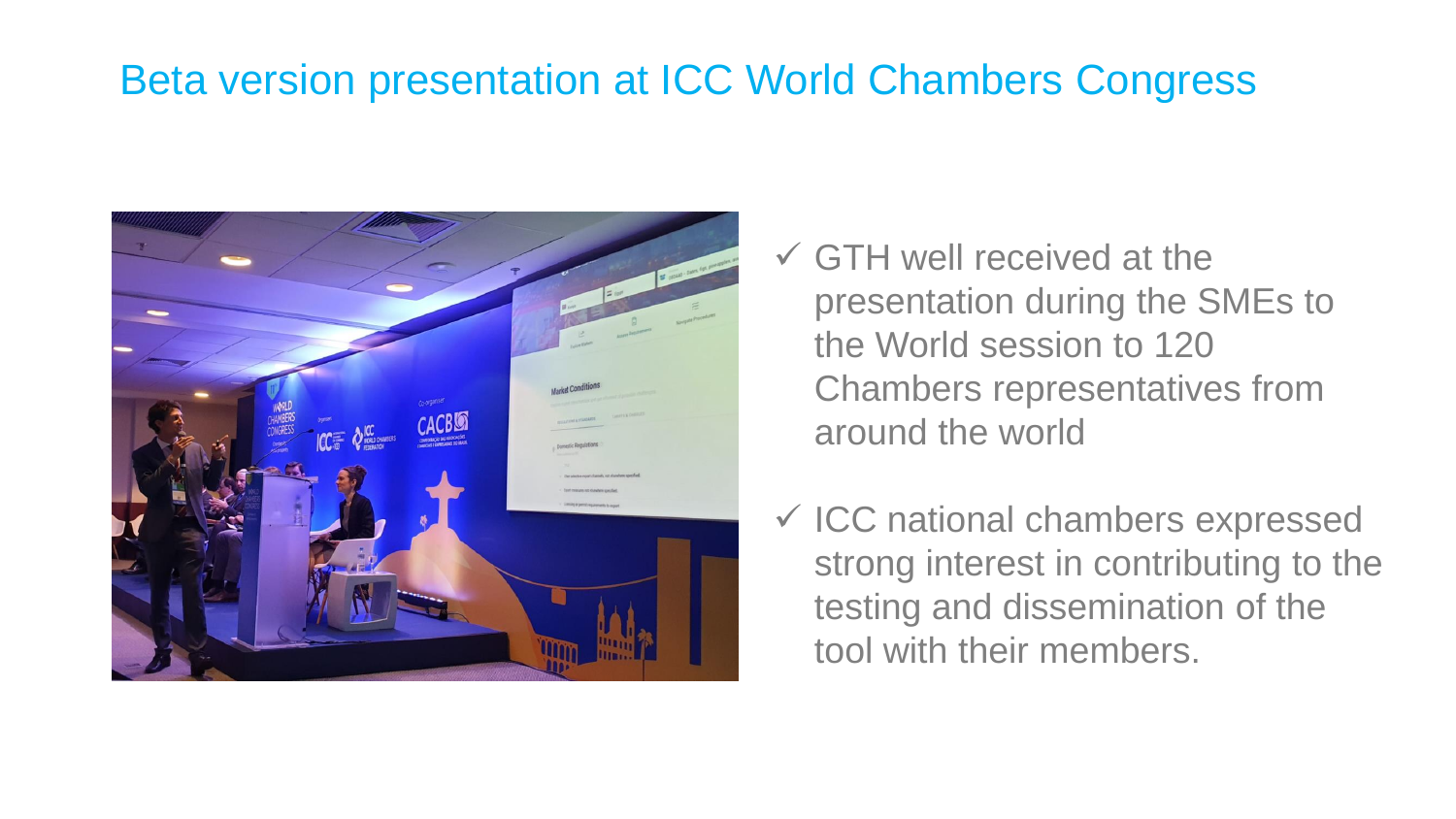## Pilot activities commenced in Paraguay

| <b>Pilot activities</b>       | <b>Local partners</b>         |
|-------------------------------|-------------------------------|
| Collection of data for        | <b>Trade Facilitation</b>     |
| taxes, trade procedures,      | Committee, Single             |
| market prices, business       | Window for                    |
| directory, e-commerce         | Exports/Imports, Customs,     |
| platforms                     | Ministry of Agriculture, etc. |
| <b>Platform testing and</b>   | <b>Ministry for SME</b>       |
| capacity building activities  | development, Ministry of      |
| with Business and SME         | <b>Trade and Commerce,</b>    |
| <b>Associations</b>           | <b>Network of Business</b>    |
|                               | <b>Associations/Unions</b>    |
| <b>National dissemination</b> | <b>Trade Facilitation</b>     |
| campaign                      | <b>Committee, Network of</b>  |
|                               | <b>Business</b>               |
|                               | <b>Associations/Unions</b>    |